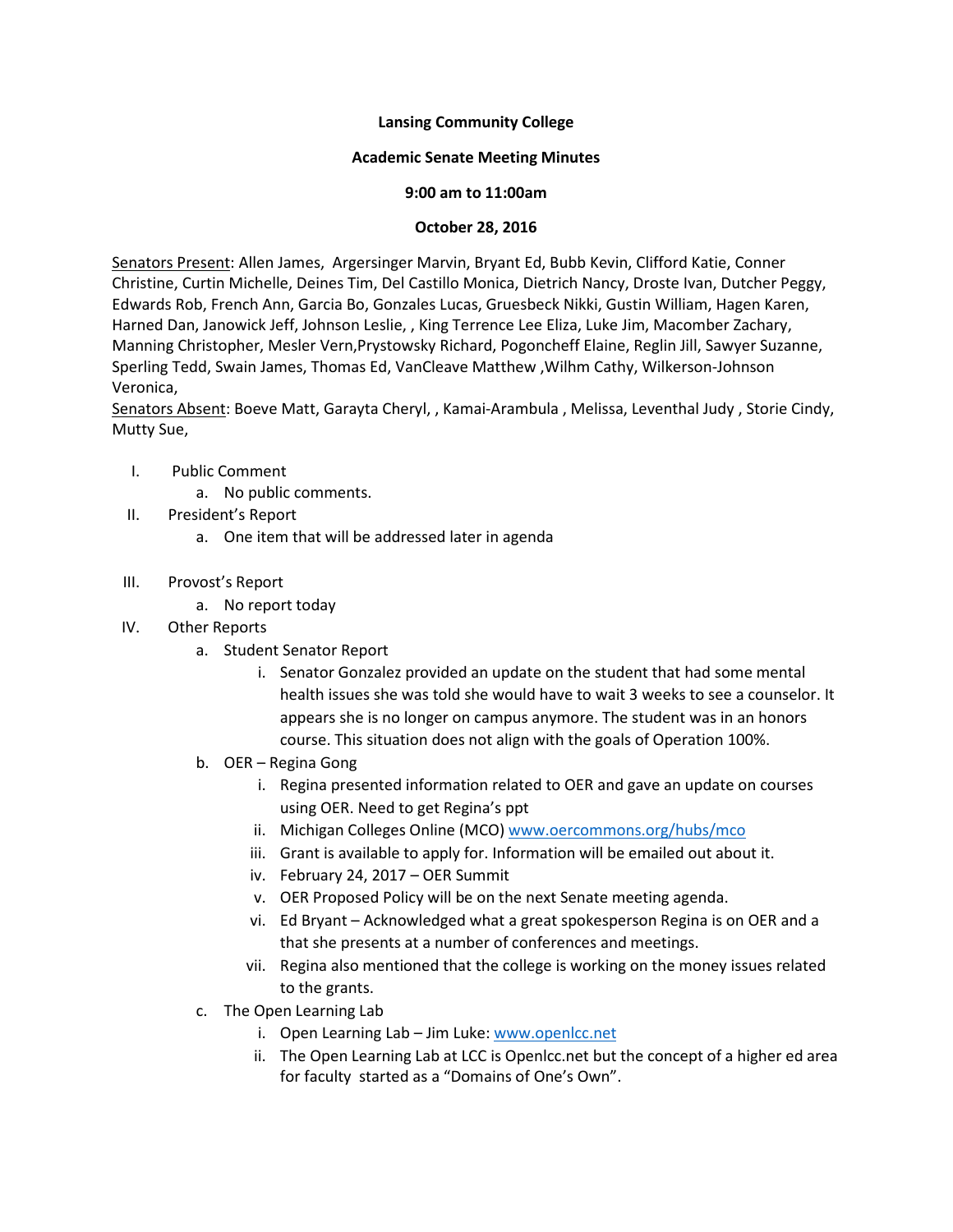- iii. LCC is the only the community college in this network of colleges and universities working to establish a robust open learning lab.
- iv. One of the concepts currently being explored is "Running Errands for Ideas" which would provide a digital intersection for the CTE, Open Source Materials, the sharing of knowledge among faculty, and the classroom.
- v. Faculty and student blog portfolios were also shared along with some description as to how they were blended into the course.
- vi. When students have an opportunity to write in public, they reach deep learning and are able to carve out a much more unique space for themselves.
- vii. For example, some faculty require students to create a website for one or two assignments in a class. So, instead of writing only for faculty, the student also must write for the public.
- viii. Another faculty member required every student to create blog and had to write about a scientist. Each does this and links it to a hub and then presents them to the rest of the class.
- d. College Hour
	- i. Jeff asked if there is interest in the College hour and there was some response that indeed there was interest. Jeff indicated that it will be on the agenda for the next Senate meeting for further discussion.
- V. Proposed Process for Senate Involvement In New Faculty Position Prioritization
	- a. We added and amended some language within the proposed process.
		- i. "Emergency or short notice situations" to the proposed process was added to provide for positions that needed to be fill immediately.
		- ii. There was language for the creation of new faculty positions. These are not vacant positions, but brand new positions – additional positions needed. We need to address this at a later time, and we will probably follow the same process.
	- b. Senator Dutcher recommend that we add language " ongoing annual review for continuous improvement" to the process.
	- c. All representatives on this committee should be faculty representatives covering a diversity of areas across campus. However, the represenative does not have to be a senator.
- VI. The standing committee chairs will be meeting with the Senate leadership for the following purposes:
	- a. All standing committees will publicize meeting dates, meeting times, and agendas of their meetings
	- b. Each committee will review its charter and will present an updated and revised charter to the Senate by January 2017.
	- c. Each committee will report its activities to the Senate on a regular basis.
	- d. Each committee will also clearly define their processes. These processes will be publicized and, when necessary, brought oi the Senate for approval.
- VII. Consent agenda
	- a. Curriculum Committee
		- i. Course approvals were moved to be removed from the consent agenda. There was no objection to moving it off the consent agenda.